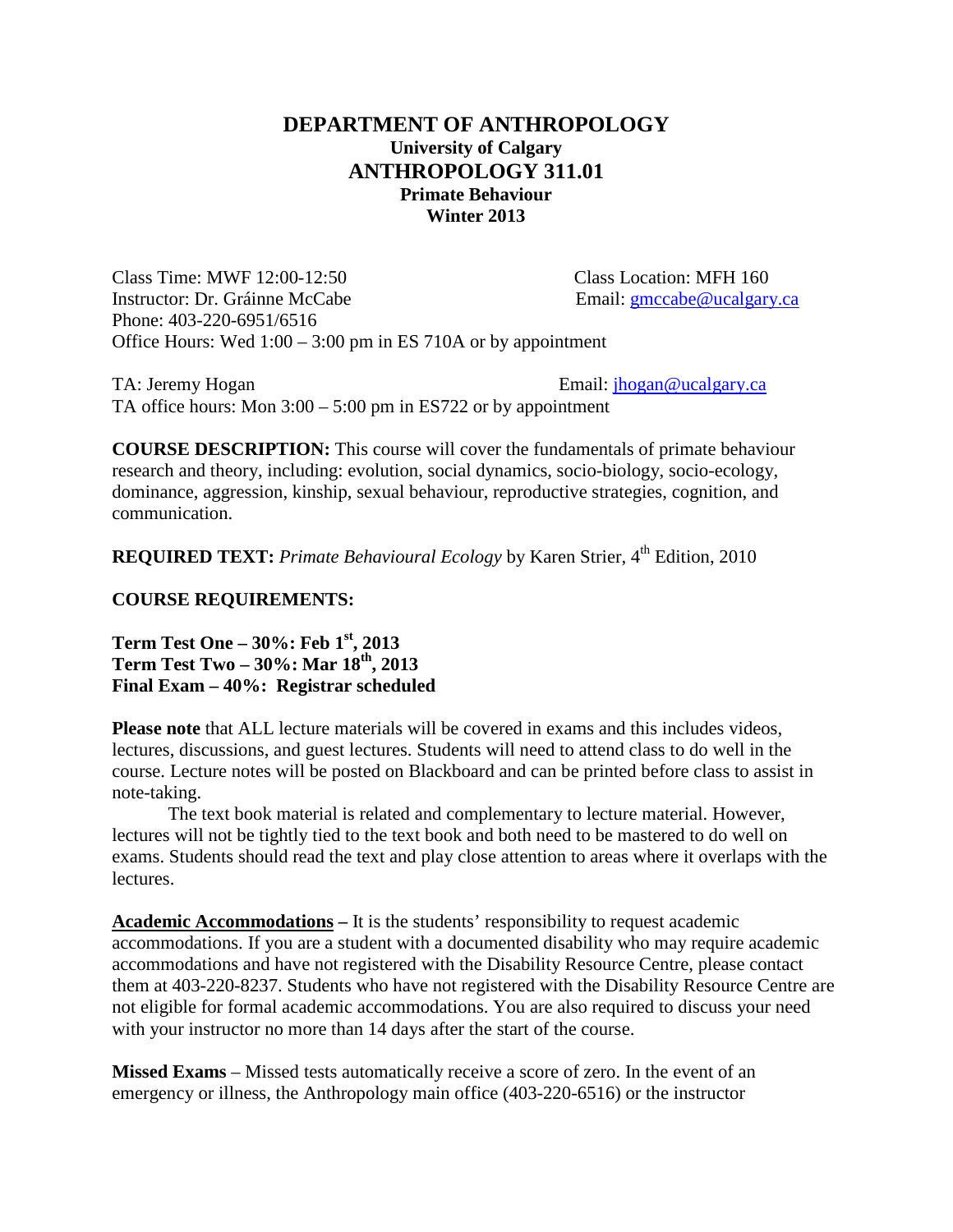(gmccabe@ucalgary.ca) **MUST** be notified **BEFORE** the exam, and documentation (i.e. a doctor's note) **MUST** be provided before a make-up test will be scheduled.

**Returned Exams** – Exams will NOT be returned to the student; marks will be posted on Blackboard. If you would like to review your exam, please make an appointment with the TA. After reviewing the key and your notes, if you feel that you were marked unfairly or that marks were missed on your exam, you are asked to prepare a short statement explaining the problem. The question will then be re-graded and marks adjusted (up or down as is warranted) at the instructor's discretion.

*No accommodation will be made for poor performance on exams*. For instance, additional items cannot be submitted in lieu of exams and grades will not be curved. Be sure that you are wellprepared for exams so that you perform well when you have the opportunity.

# **PLAGIARISM AND CHEATING**

Plagiarism: "to steal and pass off the ideas or words of another as one's own" (Webster's). Plagiarism will not be tolerated and will automatically result in a failing grade for the submission. Any student caught plagiarizing July also be subject to additional University sanctions. Students are expected to be familiar with the Anthropology Departments policy on intellectual honesty available at:

https://www.anth.ucalgary.ca/home/links/intellectual-honesty-guidelines

# **EMERGENCY EVACUATION:**

In the event that the classroom should need to be evacuated due to an emergency situation please note that the primary assembly point shall be at Education Block Food Court and the Scurfield Hall Atrium shall be used as a secondary assembly point.

#### **Classroom Norms:**

- Please arrive to class on time. If you are late, sit at the back to minimise disruption. The instructor will be careful not to run overtime so asks that you stay seated until the end of class.
- To be fair to students sitting near you, do not converse with others during lectures. Lecture material will be covered on exams.
- Relevant interruptions and class participation are welcomed but please raise your hand in order to ask questions or to make comments. Questions that are emailed may also be discussed in class.
- Use of laptops in class is permitted but has been found to be distracting to students sitting nearby. **If you want to use a laptop in class please sit along the back row or at the sides** of the lecture theatre to minimize distractions.
- Please turn your cell phone off while in class.
- Exam security is taken very seriously. Since exams will be taken in class, where students sit close together, please be aware that wandering eyes could lead to suspicion. Keep your eyes on your exam or to the front of the room. Conversely, cover your own exam to stop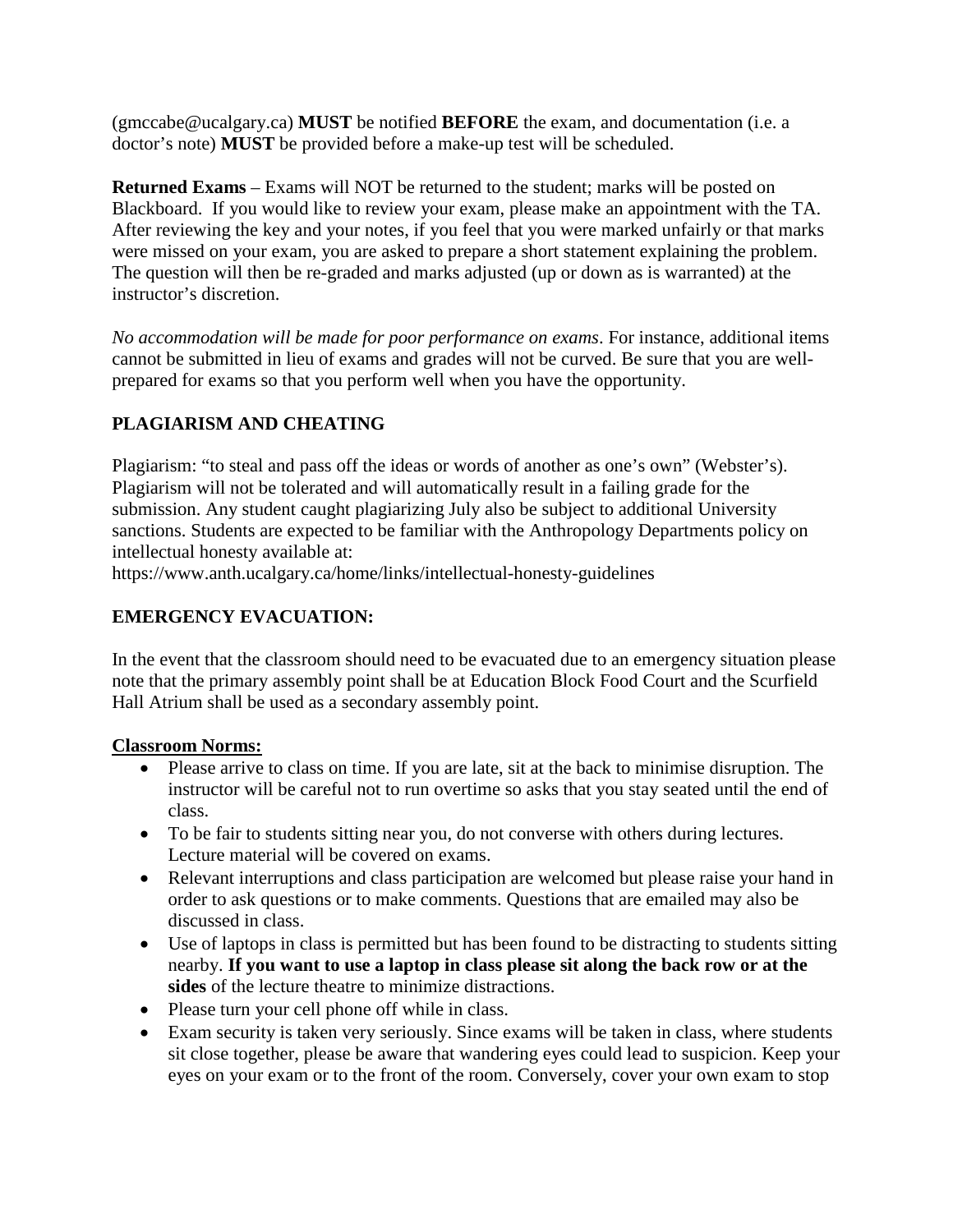others from being tempted to look at it. Please remain seated during exams until you can leave the row you are sitting in without disturbing others.

## **Grade Breakdown:**

| $A+$ | 100-94.9%        | B 79.8-74.9%        |          | $C - 62.8 - 58.9\%$ |
|------|------------------|---------------------|----------|---------------------|
| A    | 94.8-89.9%       | $B - 74.8 - 70.9\%$ |          | $D_{+}$ 58.8-54.9%  |
| $A-$ | 89.8-84.9%       | $C_{+}$ 70.8-66.9%  |          | 54.8-49.9%          |
|      | $B+ 84.8-79.9\%$ | $C = 66.8 - 62.9\%$ | <b>E</b> | 49.8% and less      |

|                                           | <b>Tentative Schedule (Subject to Change)</b>            | Chapter        |
|-------------------------------------------|----------------------------------------------------------|----------------|
| $9$ -Jan-13<br>$11$ -Jan-13               | Week 1: Intro to course; Introduction to Primate Studies | $\mathbf{1}$   |
| 14-Jan-13<br>$16$ -Jan- $13$<br>18-Jan-13 | Week 2: Traits, Trends and Taxonomy                      | $\overline{2}$ |
| $21$ -Jan-13<br>23-Jan-13<br>25-Jan-13    | Week 3: Primate Origins                                  | 3              |
| 28-Jan-13<br>30-Jan-13                    | Week 4: Survey of the Primates                           |                |
| $1-Feb-13$                                | <b>Term Test 1 (30%)</b>                                 |                |
| $4$ -Feb-13<br>$6$ -Feb-13<br>8-Feb-13    | Week 5: Evolution & Social Behaviour                     | 4              |
| 11-Feb-13<br>13-Feb-13<br>15-Feb-13       | Week 6: Evolution & Sex                                  | 5              |
| 18-Feb-13<br>20-Feb-13<br>22-Feb-13       | <b>NO CLASSES - READING WEEK</b>                         |                |
| 25-Feb-13<br>27-Feb-13<br>$1-Mar-13$      | Week 7: Food, Foraging & Females                         | 6              |
| $4-Mar-13$<br>$6$ -Mar-13<br>8-Mar-13     | Week 8: Female Strategies                                | $\overline{7}$ |
| 11-Mar-13<br>13-Mar-13<br>15-Mar-13       | Week 9: Male Strategies                                  | 8              |
| 18-Mar-13                                 | <b>Term Test 2 (30%)</b>                                 |                |
| 20-Mar-13<br>22-Mar-13                    | Week 10: Primate Life History                            | 9              |
| 25-Mar-13                                 | Week 11: Community Ecology                               | 11             |